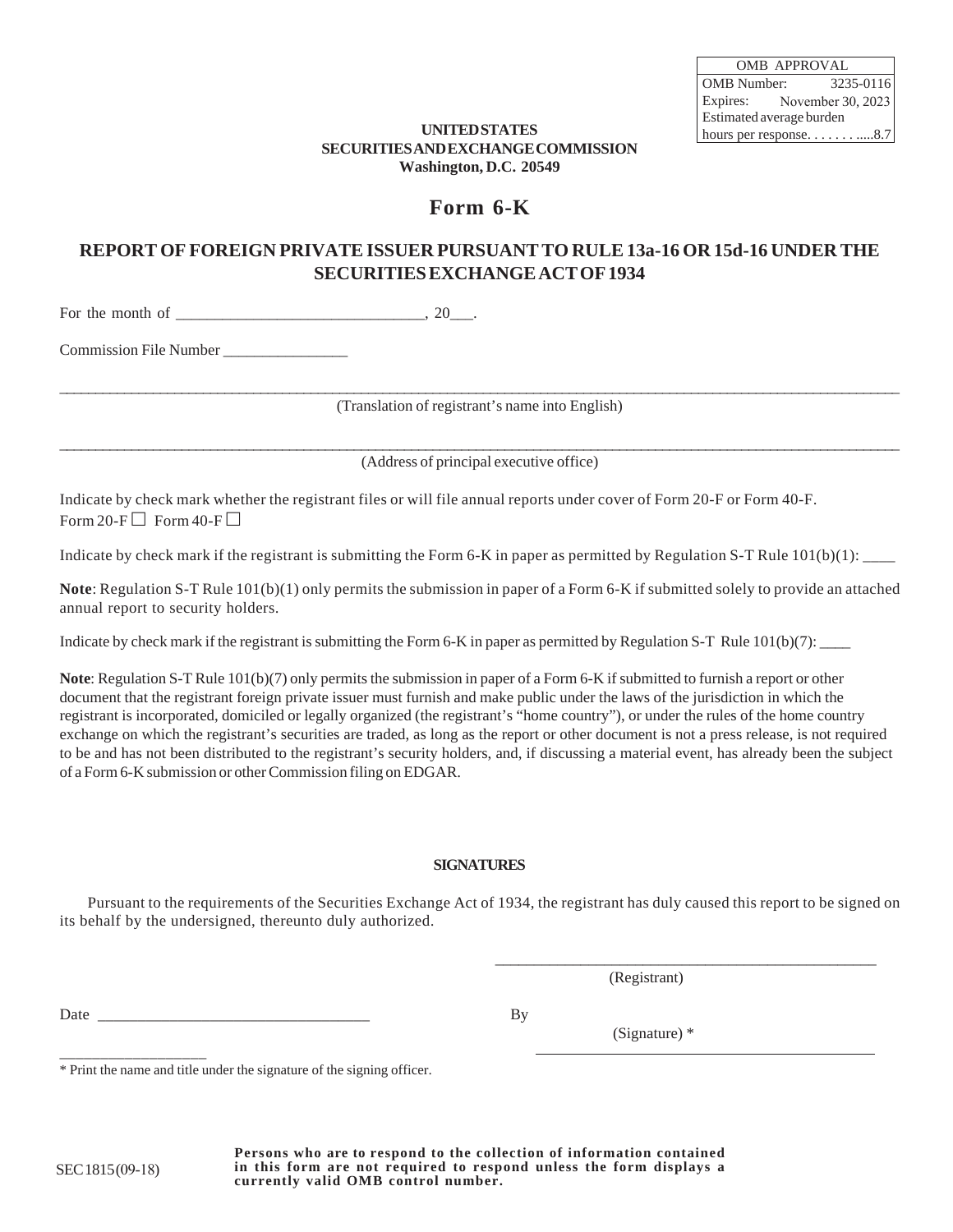#### **GENERAL INSTRUCTIONS**

#### **A. Rule as to Use of Form 6-K.**

This form shall be used by foreign private issuers which are required to furnish reports pursuant to Rule 13a-16 or 15d-16 under the Securities Exchange Act of 1934.

#### **B. Information and Documentation Required to be Furnished.**

Subject to General Instruction D herein, an issuer furnishing a report on this form shall furnish whatever information, not required to be furnished on Form 40-F or previously furnished, such issuer (i) makes or is required to make public pursuant to the law of the jurisdiction of its domicile or in which it is incorporated or organized, or (ii) files or is required to file with a stock exchange on which its securities are traded and which was made public by that exchange, or (iii) distributes or is required to distribute to its security holders.

The information required to be furnished pursuant to (i), (ii) or (iii) above is that which is material with respect to the issuer and its subsidiaries concerning: changes in business; changes in management or control; acquisitions or dispositions of assets; bankruptcy or receivership; changes in registrant's certifying accountants; the financial condition and results of operations; material legal proceedings; changes in securities or in the security for registered securities; defaults upon senior securities; material increases or decreases in the amount outstanding of securities or indebtedness; the results of the submission of matters to a vote of security holders; transactions with directors, officers or principal security holders; the granting of options or payment of other compensation to directors or officers; and any other information which the registrant deems of material importance to security holders.

This report is required to be furnished promptly after the material contained in the report is made public as described above. The information and documents furnished in this report shall not be deemed to be "filed" for the purposes of Section 18 of the Act or otherwise subject to the liabilities of that section.

If a report furnished on this form incorporates by reference any information not previously filed with the Commission, such information must be attached as an exhibit and furnished with the form.

#### **C. Preparation and Filing of Report.**

(1) The Form 6-K report shall consist of a cover page, the report or document furnished by the issuer, and a signature page. An issuer must submit the Form 6-K report in electronic format via the Commission's Electronic Data Gathering, Analysis, and Retrieval (EDGAR) system in accordance with the EDGAR rules set forth in Regulation S-T (17 CFR Part 232) except as discussed below. An issuer submitting the Form 6-K in electronic format must provide the signatures required for the Form 6-K report in accordance with Regulation S-T Rule 302 (17 CFR 232.302). For assistance with technical questions about EDGAR or to request an access code, call the EDGAR Filer Support Office at (202) 942-8900. For assistance with the EDGAR rules, call the Office of EDGAR and Information Analysis at (202) 942-2940

(2) An issuer may submit a Form 6-K in paper under:

- Regulation S-T Rule  $101(b)(1)(17$  CFR 232.101(b)(1)) if the sole purpose of the Form 6-K is to furnish an annual report to security holders;
- Regulation S-T Rule  $101(b)(7)$  to provide a report or other document that the issuer must furnish and make public under the laws of the jurisdiction in which it is incorporated, domiciled or legally organized (the issuer's "home country"), or under the rules of the home country exchange on which the issuer's securities are traded, as long as the report or other document is not a press release, is not required to be and has not been distributed to the issuer's security holders, and, if discussing a material event, including the disclosure of annual audited or interim consolidated financial results, has already been the subject of a Form 6-K submission or other Commission filing on EDGAR; or
- a hardship exemption provided by Regulation S-T Rule 201 or 202 (17 CFR 232.201 or 232.202).

**Note to paragraph (2):** An issuer that is or will be incorporating by reference all or part of an annual or other report to security holders, or of any part of a paper Form 6-K, into an electronic filing must file the incorporated portion in electronic format as an exhibit to the filing in accordance with Regulation S-T Rule 303(b) (17 CFR 232.303(b)).

(3) When submitting a Form 6-K in paper under one of the above rules, an issuer must check the appropriate box on the cover page of the Form 6-K. When submitting a Form 6-K in paper under a hardship exemption, an issuer must provide the legend required by Regulation S-T Rule  $201(a)(2)$  or  $202(c)(17$  CFR  $232.201(a)(2)$  or  $232.202(c)$ ) on the cover page of the Form 6-K.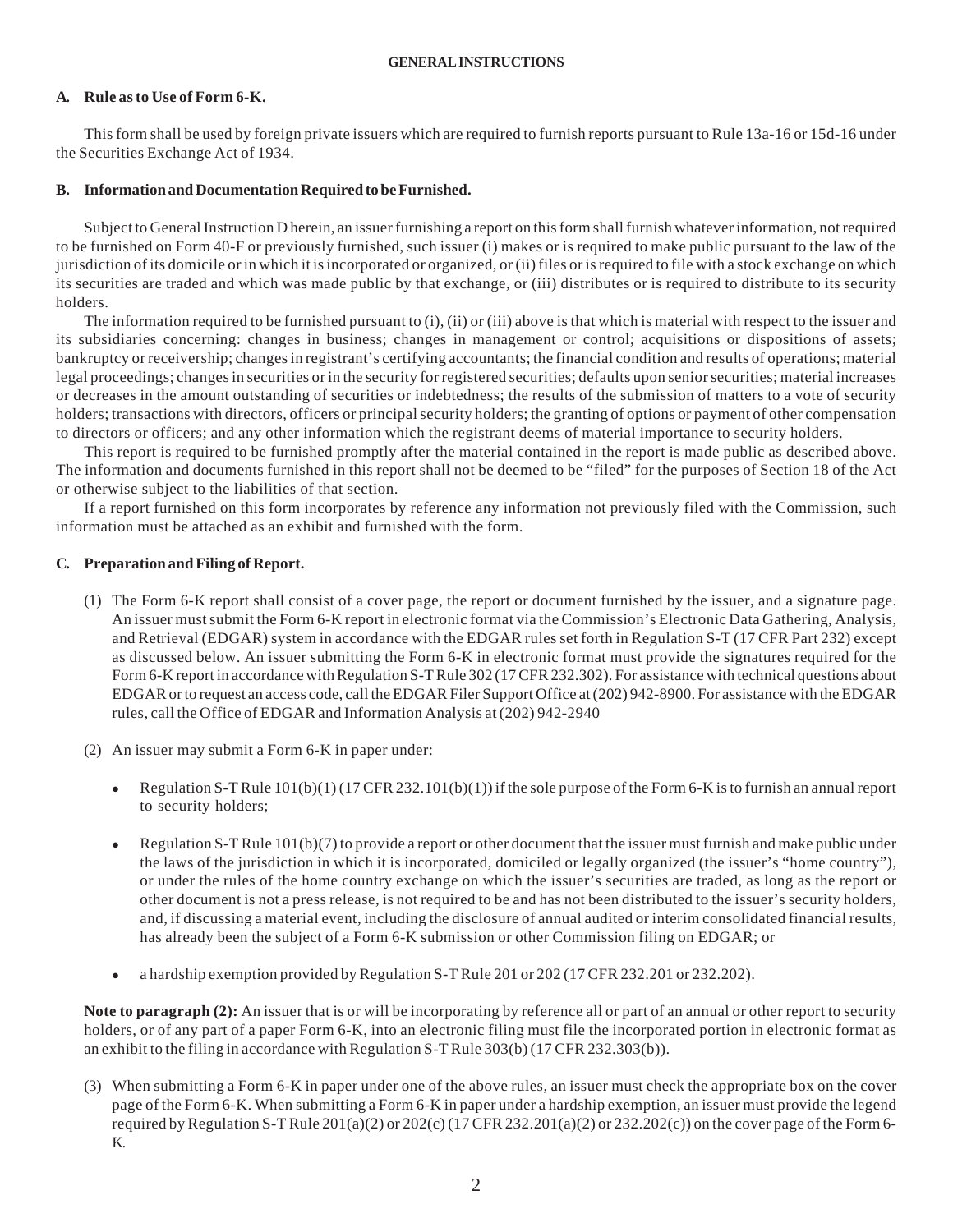(4) An issuer furnishing the Form 6-K in paper under one of the above rules, or as otherwise permitted by the Commission, must deposit with the Commission eight complete copies of the Form 6-K report. An issuer must also file at least one complete copy of the Form 6-K with each United States stock exchange on which any security of the issuer is listed and registered under Section 12(b) of the Exchange Act. The issuer must have signed at least one of the paper copies deposited with the Commission and one filed with each United States stock exchange in accordance with Exchange Act Rule 12b-11(d) (17 CFR 240.12b-11(d)) when submitting the Form 6-K in paper to the Commission. An issuer submitting the Form 6-K in paper must also conform the unsigned copies. When submitting the Form 6-K in electronic format to the Commission, an issuer may submit a paper copy containing typed signatures to each United States stock exchange in accordance with Regulation S-T Rule 302(c) (17CFR 232.302(c)).

# (5) [Reserved]

(6) *Interactive Data File.* Where a registrant prepares its financial statements in accordance with either generally accepted accounting principles as used in the United States or International Financial Reporting Standards as issued by the International Accounting Standards Board, an Interactive Data File (§232.11 of this chapter) is:

(a) *Required to be submitted*. Required to be submitted to the Commission in the manner provided by Rule 405 of

Regulation S-T ( $\S 232.405$  of this chapter) and, to the extent submitted as an exhibit, listed as exhibit 101, if the registrant does not prepare its financial statements in accordance with Article 6 of Regulation S-X (17 CFR 210.6-01 *et seq*.), except that an Interactive Data File:

(i) First is required for a periodic report on Form 10-Q ( $\S$ 249.308a of this chapter), Form 20-F ( $\S$ 249.220f of this chapter), or Form 40-F (§249.240f of this chapter), as applicable; and

(ii) Is required for a Form 6-K (§249.306 of this chapter) only when the Form 6-K contains either of the following: audited annual financial statements that are a revised version of financial statements that previously were filed with the Commission and that have been revised pursuant to applicable accounting standards to reflect the effects of certain subsequent events, including a discontinued operation, a change in reportable segments or a change in accounting principle; or current interim financial statements included pursuant to the nine-month updating requirement of Item 8.A.5 of Form 20-F. In either such case, the Interactive Data File will be required only as to such revised financial statements or current interim financial statements regardless of whether the Form 6- K contains other financial statements.

(b) *Permitted to be submitted*. Permitted to be submitted to the Commission in the manner provided by Rule 405 of Regulation S-T (§232.405 of this chapter) if the:

(i) Registrant does not prepare its financial statements in accordance with Article 6 of Regulation S-X (17 CFR 210.6-01 *et seq*.); and

(ii) Interactive Data File is not required to be submitted to the Commission under subparagraph (a) of this paragraph C.(6).

(c) *Not permitted to be submitted*. Not permitted to be submitted to the Commission if the registrant prepares its financial statements in accordance with Article 6 of Regulation S-X (17 CFR 210.6-01 *et seq*.).

*Instruction to paragraphs C.(6)(a) and (b)*: When an Interactive Data File is submitted as provided by Rule 405(a)(3)(i) of Regulation S-T  $(\frac{232.405(a)}{3})$  (i) of this chapter), the exhibit index must include the word "Inline" within the title description for any eXtensible Business Reporting Language (XBRL)-related exhibit.